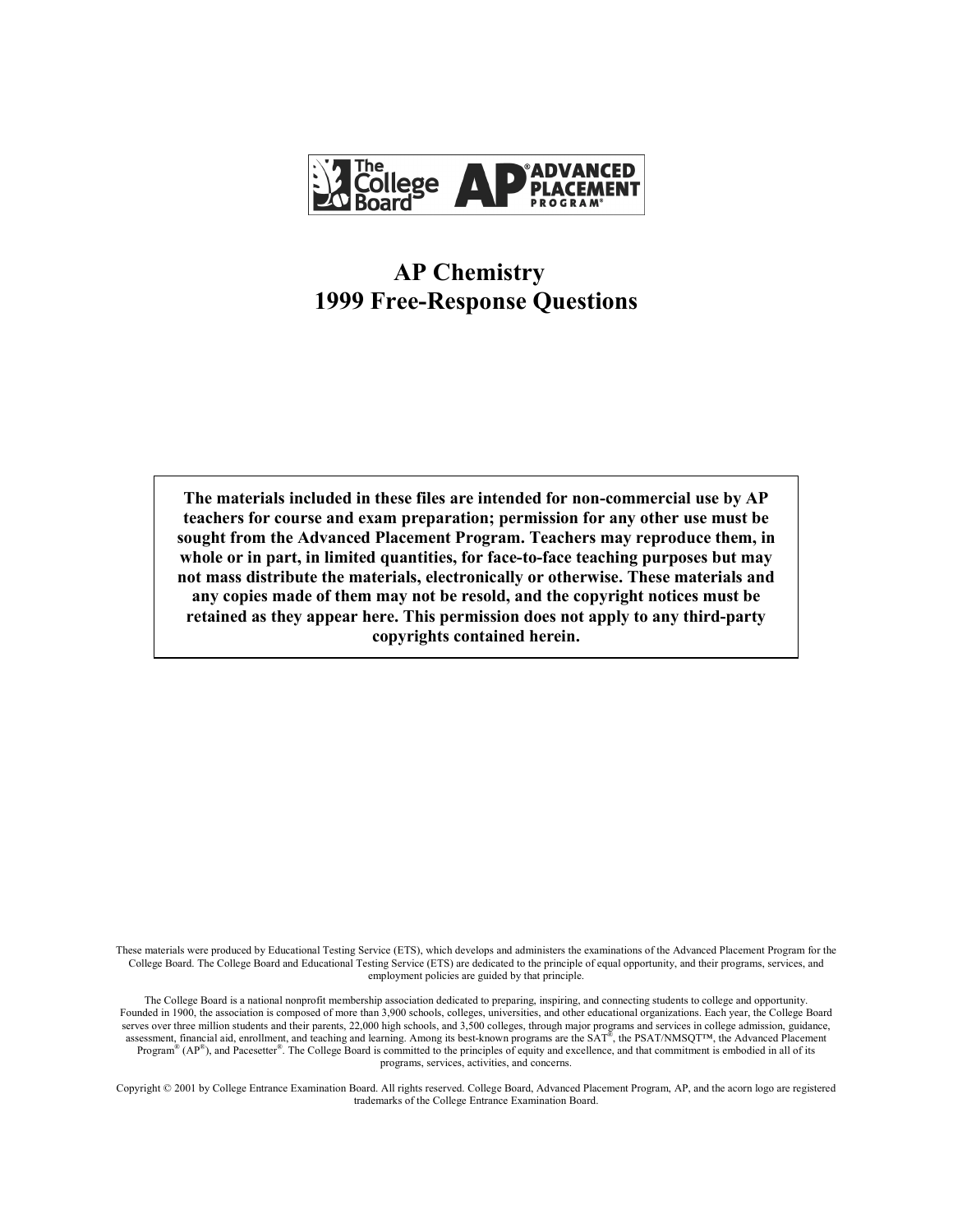# The College Board Advanced Placement Examination **CHEMISTRY** SECTION II

MATERIAL IN THE FOLLOWING TABLE MAY BE USEFUL IN ANSWERING THE QUESTIONS IN THIS SECTION OF THE EXAMINATION.

|                           | Ğ,                             | $H_{\rm e}$ | 4,0026 | 9  | ż            | 20.179 | g  | ą  | 39.948       | 18                          | Ń, | 83.80          | ¦∡¦  | $\lambda^2$    | 13129    | 8  | Rn.       | I      |    |      |        |    |                     |             |       |                        |           |
|---------------------------|--------------------------------|-------------|--------|----|--------------|--------|----|----|--------------|-----------------------------|----|----------------|------|----------------|----------|----|-----------|--------|----|------|--------|----|---------------------|-------------|-------|------------------------|-----------|
|                           |                                |             |        | o. | 厍            | 19.00  | 다  | ರ  |              | $rac{2}{3}$                 | 별  | R<br>R         | S    |                | 126.91   | s  | ä,        | 210)   |    |      |        | 51 | $\vec{\mathbf{z}}$  | 174.97      | ê     | 덕                      | @<br>ම    |
|                           |                                |             |        | ω  | $\circ$      | 16.00  | 2  | 92 | 32.06        | ∥ऊ                          | å, | 78.96          | 8    | Ê              | 127.60   | F  | å,        | ရွိ    |    |      |        | g  | Ŷb,                 | 173.04      | 1≌    | å                      | <b>@S</b> |
|                           |                                |             |        | r  | z            | 14.007 | 19 | P, |              | ន្ត្ <mark>នី</mark> ន      | ું | 74.92          | ಜ    | කි             | 121.75   | 33 | Ä         | 208,98 |    |      |        | 8  | Ã                   | 168,93      | 厚     | 뎧                      | @<br>ම    |
|                           | PERIODIC TABLE OF THE ELEMENTS |             |        | ю  | رح           | 12.011 | ₫  | ö, |              | ရွို့<br>ရွိ                | ර් |                | ရွိေ | S,             | 118.71   | ప  | Ê         | 2072   |    |      |        | 8  | Ė                   | 167.26      | 13    | Å                      | (25T)     |
|                           |                                |             |        | 5  | $\mathbf{p}$ | 10.811 | ¦ఇ | ₹  |              | $\frac{8}{8}$ $\frac{1}{2}$ | ්  | 69.TL          | န္   | ᄇ              | 114.82   | ವ  | E         | 204.38 |    |      |        | 6  | £                   | 164.93      | &     | 舀                      | ශී        |
|                           |                                |             |        |    |              |        |    |    |              | g                           | ā  | 6539           | ₽    | చె             | 112.41   | 8  | £         | 200.S  |    |      |        | 8  | Å                   | 162.50      | 8     | ΰ                      | 251)      |
| DO NOT DETA CH FROM BOOK. |                                |             |        |    |              |        |    |    |              | 8                           | రే | 635            | a    | $\frac{50}{2}$ | 107.87   | g  | 長         | 196.97 |    |      |        | 8  | Ê                   | 158,93      | δ.    | 圅                      | ್<br>ತ    |
|                           |                                |             |        |    |              |        |    |    |              | 8                           | Ż  | S8.69          | ą    | 집              | 106.42   | g  | Ë,        | 195.08 |    |      |        | ₫  | टु                  | 157.25      | 8     | రీ                     | E         |
|                           |                                |             |        |    |              |        |    |    |              | g                           | ပိ | S8<br>88       | ą    | 톃              | 102.91   | z  | H,        | 1922   | 18 | Ůme  | 3      | 8  | 囩                   | 151,97      | 18.   | $\mathop{\mathrm{Im}}$ | ිදී       |
|                           |                                |             |        |    |              |        |    |    |              | g                           | Ê, | \$\$.88        | 4    | Ā              | ā        | 8  | రీ        | 1902   | ğ  | Ůme  | ඥ      | 8  | ෂි                  | $\tilde{8}$ | ¤ದ    |                        | (24)      |
|                           |                                |             |        |    |              |        |    |    |              | 8                           | Ź  | 54,938         | a    | Ê              | နွ       | 8  | å,        | 186.21 | g  | Uns  | QSZ    | 5  | Ēπ                  |             | ફ¦જ્ઞ | £,                     | 237.05    |
|                           |                                |             |        |    |              |        |    |    |              | నే                          | ð  | 52.00          | ą    | Ž              | डू<br>इ  | 콙  | Þ         | 183.85 | 18 | Und. | (265)  | 8  | Z                   | 144.24      | ≋ ⊃   |                        | 238.03    |
|                           |                                |             |        |    |              |        |    |    |              | g                           | ⋗  | <b>R</b><br>80 | 4    | ż              | 92.91    | g  | Ę.        | 180,95 | g  | Unp  | ඹූ     | S, | Ė,                  | 14091       | ¤ ಷೆ  |                        | 231.04    |
|                           |                                |             |        |    |              |        |    |    |              | S)                          | Ë  |                | 흵    | Ń,             | <u>웨</u> | 8  | Ë         | 178.49 | 图  | Unq  | 3      | g  | ර්                  | 40.12       | ೩     | É                      | 232.04    |
|                           |                                |             |        |    |              |        |    |    |              | 21                          | s, | 44,96          | ø,   | Y              | 33, 31   | S, | $\pm L_a$ | 138,91 | 8  | ta.c | 227.08 |    |                     |             |       |                        |           |
|                           |                                |             |        | 4  | å,           | 9.012  | 2  | Ng | <b>06 28</b> | g                           | ්  | 40.08          | 8    | ö,             | 87.62    | 8  | å         | 13733  | 38 | Ŀ.   | 226.02 |    | "Lanthanide Series: |             |       | TActinide Series:      |           |
|                           |                                | H           | 1.0079 | 8  | ョ            | 6,941  | ።  | ż  | 22.99        | ₽                           | ×  | <b>SK62</b>    | S,   | Ê              | 85.47    | s  | తి        | 132,91 | 5  | 虛    | 22)    |    |                     |             |       |                        |           |

Copyright © 1999 by College Entrance Examination Board and Educational Testing Service. All rights reserved.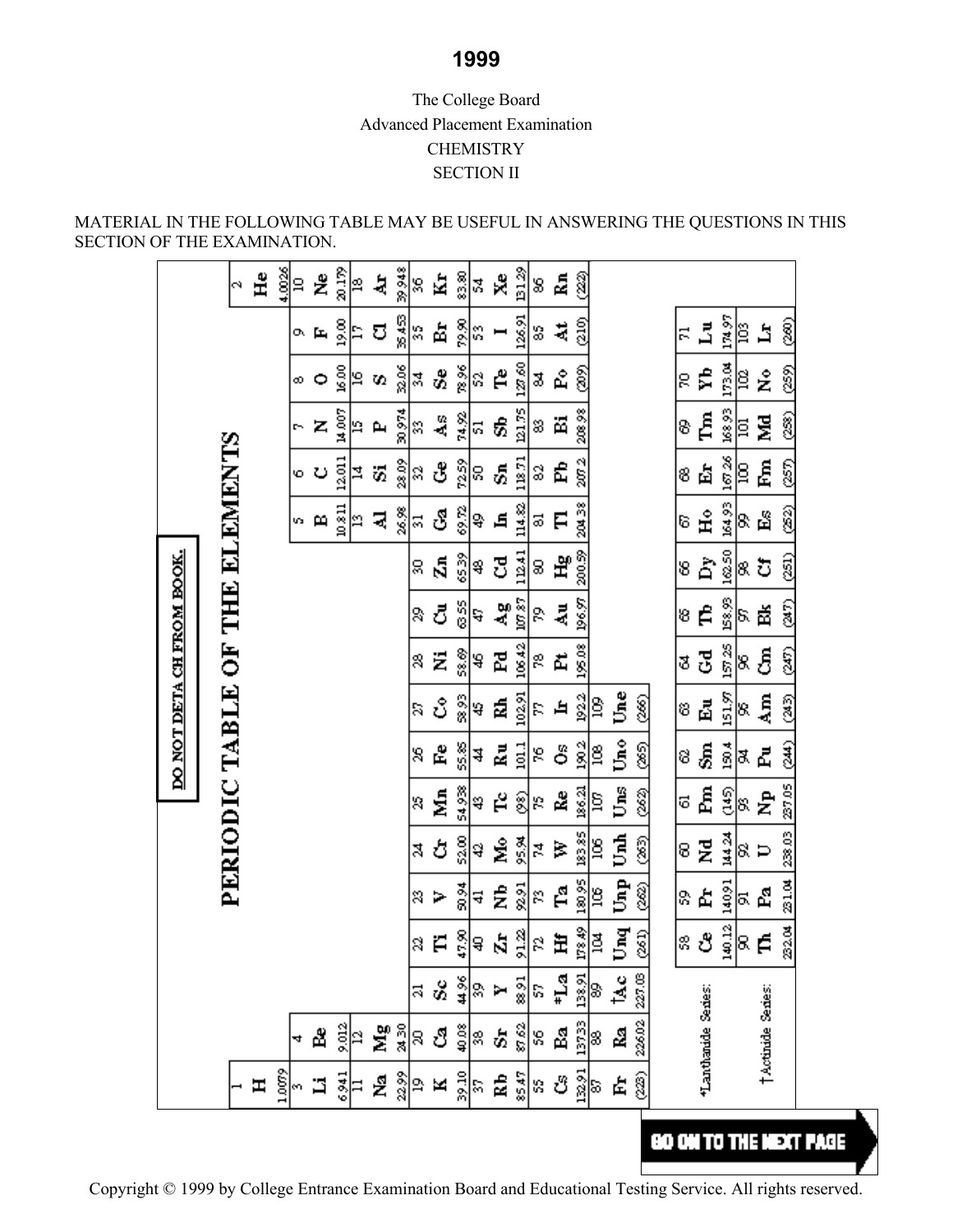# STANDARD REDUCTION POTENTIALS IN AQUEOUS SOLUTION AT 25°C **1999**

| Half-reaction                                                 |               |                    | $E^{\circ}$ (V) |
|---------------------------------------------------------------|---------------|--------------------|-----------------|
| $Li^+ + e^-$                                                  | $\rightarrow$ | Li(s)              | $-3.05$         |
| $\text{Cs}^+ + e^-$                                           | $\rightarrow$ | Cs(s)              | $-2.92$         |
| $K^+ + e^-$                                                   | $\rightarrow$ | K(s)               | $-2.92$         |
| $Rb^{+} + e^{-}$                                              | $\rightarrow$ | Rb(s)              | $-2.92$         |
| $Ba^{2+} + 2e^{-}$                                            | $\rightarrow$ | Ba(s)              | $-2.90$         |
| $Sr^{2+}$ + 2 $e^-$                                           | $\rightarrow$ | Sr(s)              | $-2.89$         |
| $Ca^{2+} + 2e^{-}$                                            | $\rightarrow$ | Ca(s)              | $-2.87$         |
| $\mathrm{Na}^+ + e^-$                                         | $\rightarrow$ | Na(s)              | $-2.71$         |
| $\text{Mg}^{2+}$ + 2 e <sup>-</sup>                           | $\rightarrow$ | Mg(s)              | $-2.37$         |
| $Be^{2+}$ + 2 $e^{-}$                                         | $\rightarrow$ | Be(s)              | $-1.70$         |
| $Al^{3+}$ + 3 $e^-$                                           | $\rightarrow$ | $\text{Al}(s)$     | $-1.66$         |
| $Mn^{2+}$ + 2 $e^-$                                           | $\rightarrow$ | Mn(s)              | $-1.18$         |
| $\text{Zn}^{2+}$ + 2 $e^-$                                    | $\rightarrow$ | Zn(s)              | $-0.76$         |
| $Cr^{3+} + 3e^{-}$                                            | $\rightarrow$ | Cr(s)              | $-0.74$         |
| $\text{Fe}^{2+}$ + 2 $e^{-}$                                  | $\rightarrow$ | Fe(s)              | $-0.44$         |
| $Cr^{3+} + e^{-}$                                             | $\rightarrow$ | $\mathrm{Cr}^{2+}$ | $-0.41$         |
| $Cd^{2+} + 2e^{-}$                                            | $\rightarrow$ | Cd(s)              | $-0.40$         |
| $T1^{+} + e^{-}$                                              | $\rightarrow$ | Tl(s)              | $-0.34$         |
| $\text{Co}^{2+}$ + 2 $e^{-}$                                  | $\rightarrow$ | Co(s)              | $-0.28$         |
| $\mathrm{Ni}^{2+}$ + 2 $e^{-}$                                | $\rightarrow$ | $\mathrm{Ni}(s)$   | $-0.25$         |
| $\text{Sn}^{2+}$ + 2 $e^{-}$                                  | $\rightarrow$ | $\text{Sn}(s)$     | $-0.14$         |
| $Pb^{2+} + 2e^{-}$                                            | $\rightarrow$ | Pb(s)              | $-0.13$         |
| $2H^{+} + 2e^{-}$                                             | $\rightarrow$ | $H_2(g)$           | 0.00            |
| $S(s) + 2 H^{+} + 2 e^{-} \rightarrow H_{2}S(g)$              |               |                    | 0.14            |
| $\text{Sn}^{4+}$ + 2 e <sup>-</sup>                           | $\rightarrow$ | $Sn^{2+}$          | 0.15            |
| $Cu^{2+} + e^{-}$                                             | $\rightarrow$ | $Cu+$              | 0.15            |
| $Cu^{2+} + 2e^ \rightarrow$ $Cu(s)$                           |               |                    | 0.34            |
| $Cu^+ + e^ \rightarrow$ $Cu(s)$                               |               |                    | 0.52            |
| $I_2(s) + 2 e^ \rightarrow$ 2 I <sup>-</sup>                  |               |                    | 0.53            |
| $\text{Fe}^{3+} + e^ \rightarrow \text{Fe}^{2+}$              |               |                    | 0.77            |
| $\text{Hg}_2{}^{2+}$ + 2 $e^ \rightarrow$ 2 Hg(l)             |               |                    | 0.79            |
| $Ag^+ + e^ \rightarrow$ $Ag(s)$                               |               |                    | 0.80            |
| $\text{Hg}^{2+} + 2e^ \rightarrow$ $\text{Hg}(l)$             |               |                    | 0.85            |
| $2 \text{ Hg}^{2+} + 2 e^{-}$ $\rightarrow \text{ Hg}_2^{2+}$ |               |                    | 0.92            |
| $Br_2(l) + 2e^ \rightarrow$ 2 Br <sup>-</sup>                 |               |                    | 1.07            |
| $O_2(g) + 4 H^+ + 4 e^- \rightarrow 2 H_2 O(l)$               |               |                    | 1.23            |
| $Cl_2(g) + 2e^ \rightarrow$ 2 $Cl^-$                          |               |                    | 1.36            |
| $Au^{3+} + 3e^{-}$ $\rightarrow$ Au(s)                        |               |                    | 1.50            |
| $\text{Co}^{3+} + e^ \rightarrow \text{Co}^{2+}$              |               |                    | 1.82            |
| $F_2(g) + 2e^ \rightarrow$ $2F^-$                             |               |                    | 2.87            |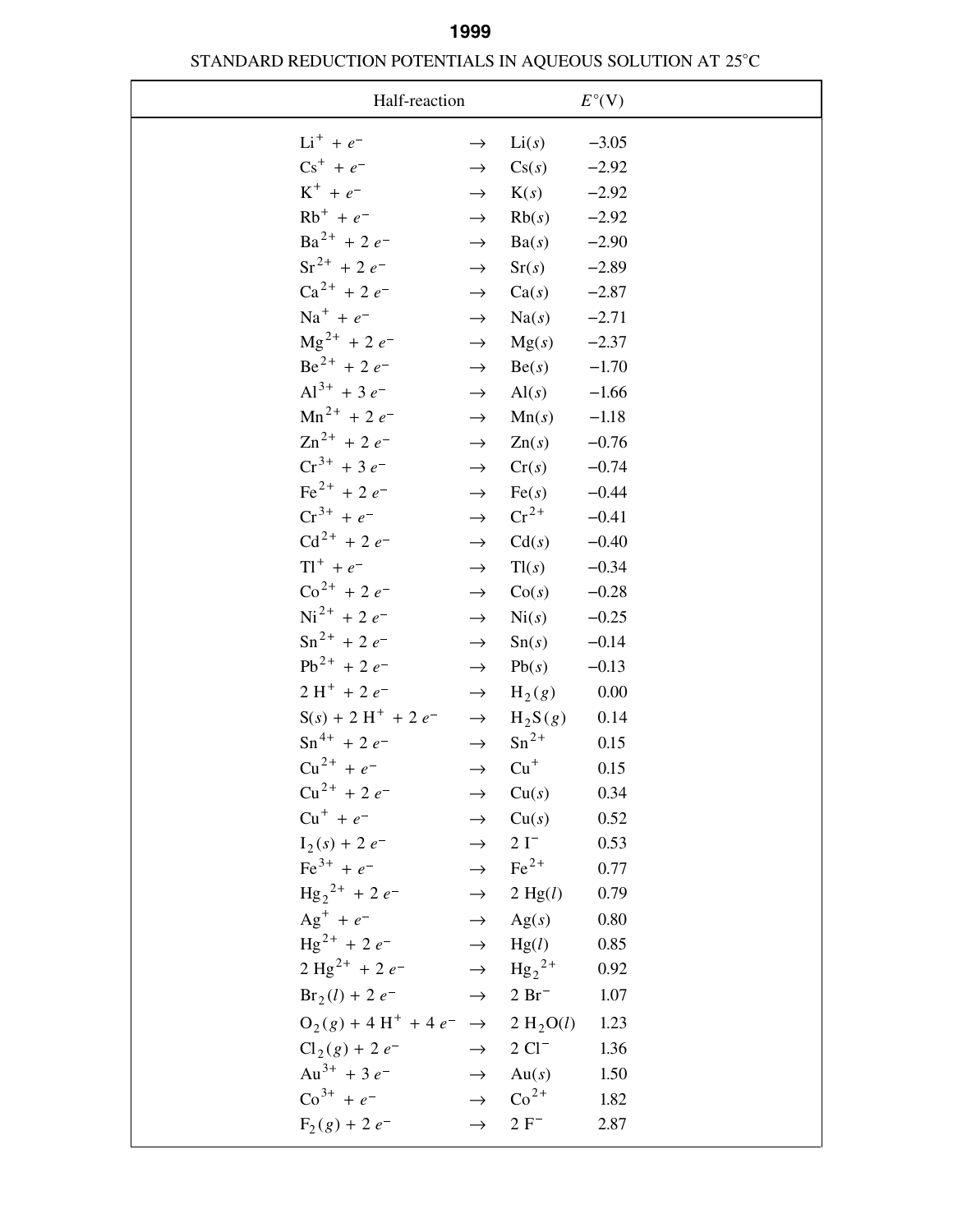## ADVANCED PLACEMENT CHEMISTRY EQUATIONS AND CONSTANTS

#### **ATOMIC STRUCTURE**

$$
\Delta E = hv
$$
  
\n
$$
c = \lambda v
$$
  
\n
$$
\lambda = \frac{h}{mv}
$$
  
\n
$$
p = mv
$$
  
\n
$$
E_n = \frac{-2.178 \times 10^{-18}}{n^2} \text{ joule}
$$

#### **EQUILIBRIUM**

$$
K_a = \frac{[H^+][A^-]}{[HA]}
$$
  
\n
$$
K_b = \frac{[OH^-][HB^+]}{[B]}
$$
  
\n
$$
K_w = [OH^-][H^+] = 1.0 \times 10^{-14} \text{ @ } 25^{\circ}\text{C}
$$
  
\n
$$
= K_a \times K_b
$$
  
\n
$$
pH = -\log [H^+], \text{ pOH} = -\log [OH^-]
$$
  
\n
$$
14 = pH + pOH
$$
  
\n
$$
pH = pK_a + \log \frac{[A^-]}{[HA]}
$$
  
\n
$$
pOH = pK_b + \log \frac{[HB^+]}{[B]}
$$
  
\n
$$
pK_a = -\log K_a, \text{ pK}_b = -\log K_b
$$
  
\n
$$
K_p = K_c (RT)^{\Delta n},
$$

where  $\Delta n$  = moles product gas – moles reactant gas

### **THERMOCHEMISTRY**

$$
\Delta S^{\circ} = \sum S^{\circ} \text{ products } - \sum S^{\circ} \text{ reactants}
$$
  
\n
$$
\Delta H^{\circ} = \sum \Delta H_f^{\circ} \text{ products } - \sum \Delta H_f^{\circ} \text{ reactants}
$$
  
\n
$$
\Delta G^{\circ} = \sum \Delta G_f^{\circ} \text{ products } - \sum \Delta G_f^{\circ} \text{ reactants}
$$
  
\n
$$
\Delta G^{\circ} = \Delta H^{\circ} - T \Delta S^{\circ}
$$
  
\n
$$
= -RT \ln K = -2.303 RT \log K
$$
  
\n
$$
= -n \mathcal{F} E^{\circ}
$$
  
\n
$$
\Delta G = \Delta G^{\circ} + RT \ln Q = \Delta G^{\circ} + 2.303 RT \log Q
$$
  
\n
$$
q = mc\Delta T
$$
  
\n
$$
C_p = \frac{\Delta H}{\Delta T}
$$

 $E =$  energy  $v = \text{frequency}$  $p =$  momentum *n* = principal quantum number  $m = \text{mass}$  $\lambda$  = wavelength  $v =$  velocity

Speed of light,  $c = 3.0 \times 10^8$  m s<sup>-1</sup> Planck's constant,  $h = 6.63 \times 10^{-34}$  J s Boltzmann's constant,  $k = 1.38 \times 10^{-23} \text{ J K}^{-1}$ Avogadro's number =  $6.022 \times 10^{23}$  molecules mol<sup>-1</sup> Electron charge,  $e = -1.602 \times 10^{-19}$  coulomb 1 electron volt per atom =  $96.5$  kJ mol<sup>-1</sup>

#### Equilibrium Constants

(weak acid) *K a*  $K_b$  (weak base)  $K_w$  (water) (gas pressure) *K p* (molar concentrations) *K c*  $S^{\circ}$  = standard entropy  $H^{\circ}$  = standard enthalpy  $G^{\circ}$  = standard free energy  $E^{\circ}$  = standard reduction potential  $T =$  temperature  $n =$  moles  $m = \text{mass}$  $q =$  heat  $c =$  specific heat capacity  $C_p$  = molar heat capacity at constant pressure

1 faraday  $\mathcal{F} = 96,500$  coulombs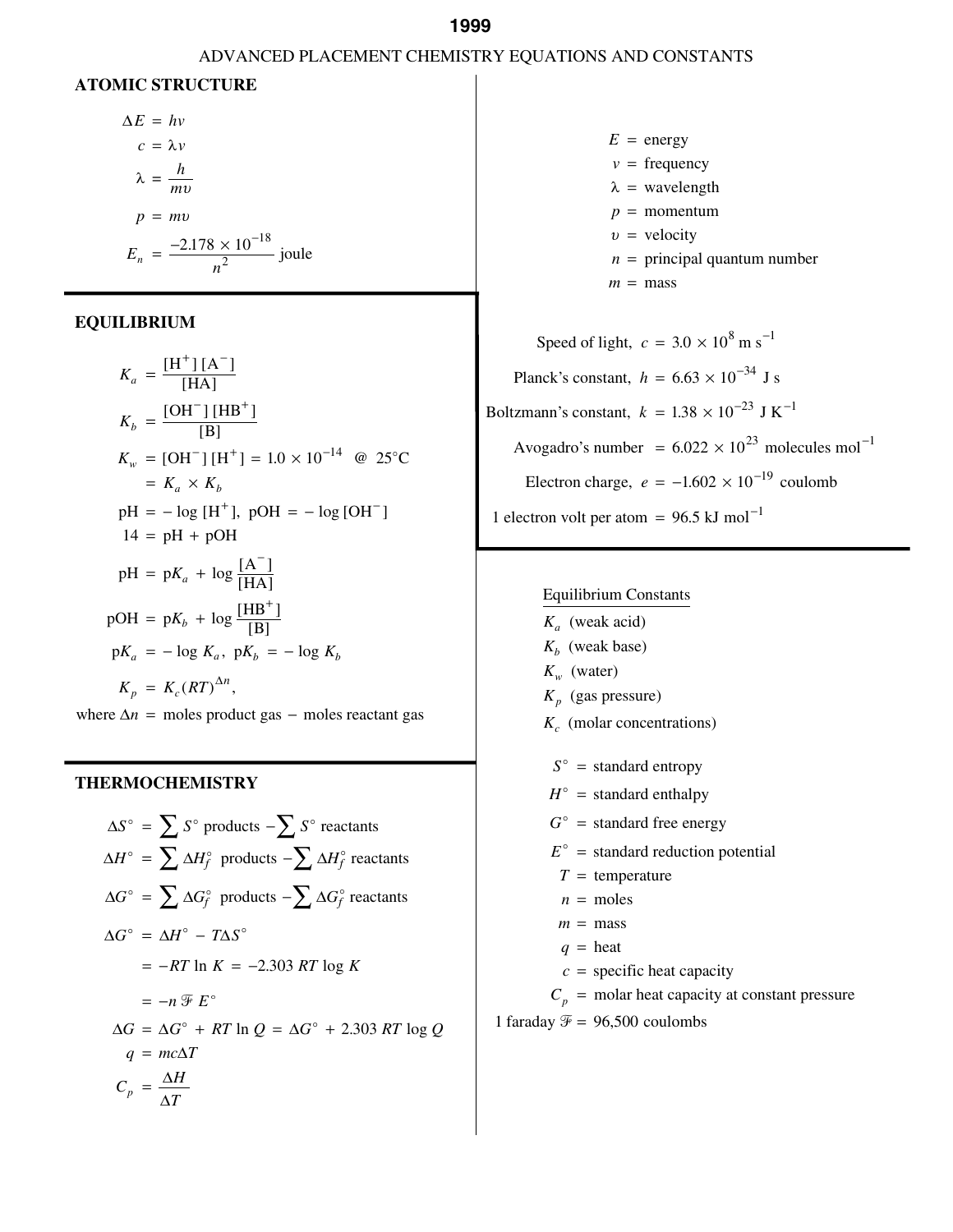#### **GASES, LIQUIDS, AND SOLUTIONS**

$$
PV = nRT
$$
\n
$$
\left(P + \frac{n^2 a}{V^2}\right)(V - nb) = nRT
$$
\n
$$
P_A = P_{total} \times X_A, \text{ where } X_A = \frac{\text{moles A}}{\text{total moles}}
$$
\n
$$
P_{total} = P_A + P_B + P_C + \dots
$$
\n
$$
n = \frac{m}{M}
$$
\n
$$
K = {}^{\circ}C + 273
$$
\n
$$
\frac{P_1 V_1}{T_1} = \frac{P_2 V_2}{T_2}
$$
\n
$$
D = \frac{m}{V}
$$
\n
$$
u_{rms} = \sqrt{\frac{3kT}{m}} = \sqrt{\frac{3RT}{M}}
$$
\n
$$
KE \text{ per molecule } = \frac{1}{2} m v^2
$$
\n
$$
KE \text{ per mole} = \frac{3}{2} RT
$$
\n
$$
\frac{r_1}{r_2} = \sqrt{\frac{M_2}{M_1}}
$$
\n
$$
\text{molarity}, \ M = \text{moles solute per liter solution}
$$
\n
$$
\text{molarity} = \text{moles solute per kilogram solvent}
$$
\n
$$
\Delta T_f = iK_f \times \text{molality}
$$
\n
$$
\pi = \frac{nRT}{V} i
$$

#### **OXIDATION-REDUCTION; ELECTROCHEMISTRY**

$$
Q = \frac{[C]^c [D]^d}{[A]^a [B]^b}, \text{ where } a A + b B \rightarrow c C + d D
$$
  

$$
I = \frac{q}{t}
$$
  

$$
E_{cell} = E_{cell}^{\circ} - \frac{RT}{n\mathcal{F}} \ln Q = E_{cell}^{\circ} - \frac{0.0592}{n} \log Q \text{ @ } 25^{\circ}C
$$
  

$$
\log K = \frac{nE^{\circ}}{0.0592}
$$

 $P =$  pressure  $V =$  volume  $T =$  temperature *n* = number of moles  $D =$  density  $m = \text{mass}$  $v =$  velocity  $u_{rms}$  = root-mean-square speed  $KE =$  kinetic energy *r* = rate of effusion *i* = van't Hoff factor  $K_f$  = molal freezing-point depression constant  $K_b$  = molal boiling-point elevation constant *Q* = reaction quotient  $I =$  current (amperes) *q* = charge (coulombs)  $t =$  time (seconds)  $E^{\circ}$  = standard reduction potential  $K =$  equilibrium constant  $M = \text{molar mass}$  $\pi$  = osmotic pressure Gas constant,  $R = 8.31$  J mol<sup>-1</sup> K<sup>-1</sup>  $= 0.0821$  L atm mol<sup>-1</sup> K<sup>-1</sup>  $= 8.31$  volt coulomb mol<sup>-1</sup> K<sup>-1</sup> Boltzmann's constant,  $k = 1.38 \times 10^{-23}$  J K<sup>-1</sup>

 $K_f$  for H<sub>2</sub>O = 1.86 K kg mol<sup>-1</sup>  $K_b$  for H<sub>2</sub>O = 0.512 K kg mol<sup>-1</sup>  $STP = 0.000^{\circ}$ C and 1.000 atm Faraday's constant,  $\mathcal{F} = 96,500$  coulombs per mole of electrons

**1999**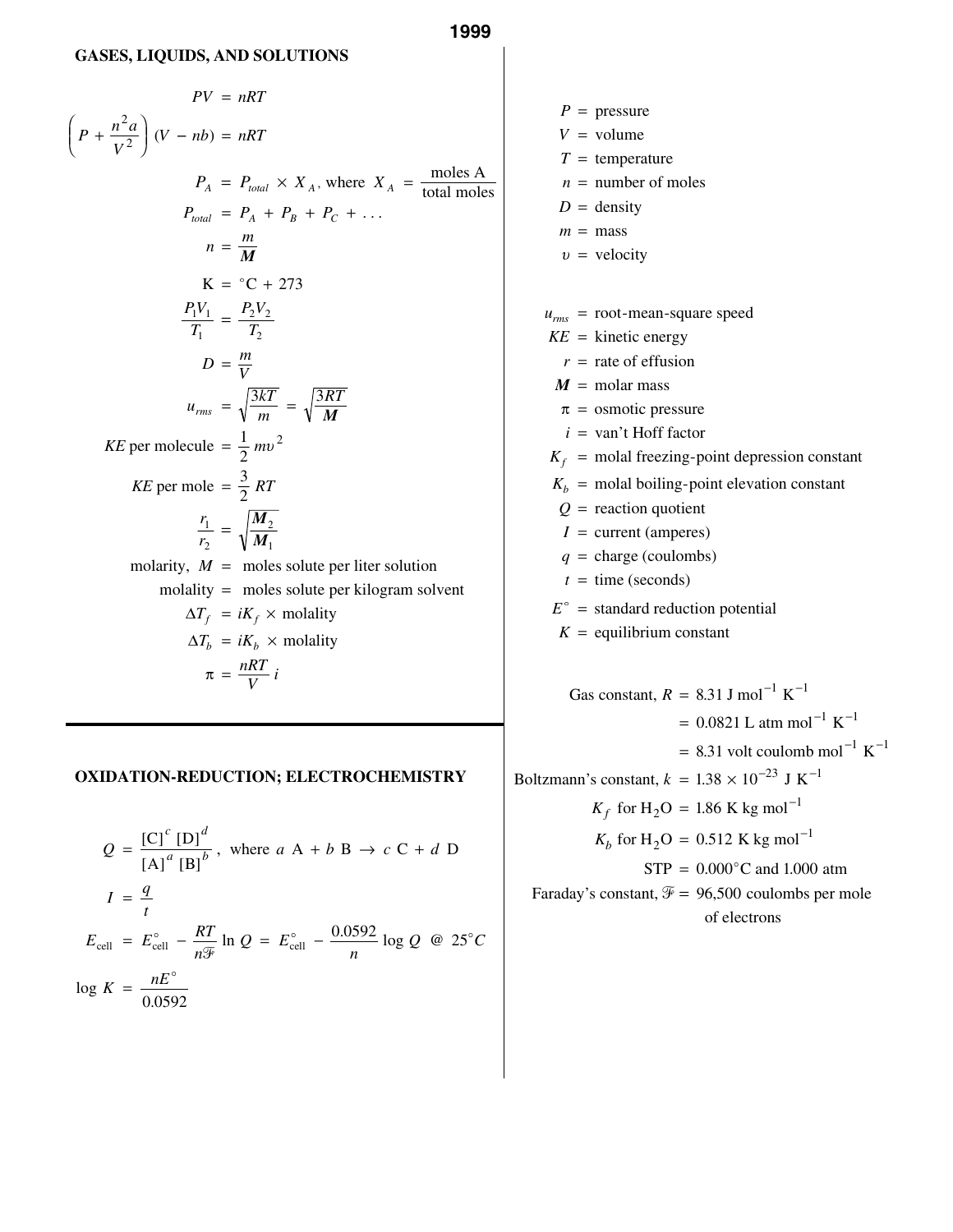# CHEMISTRY

# SECTION II

## (Total time—90 minutes)

### Part A

### Time—40 minutes

### YOU MAY USE YOUR CALCULATOR FOR PART A.

CLEARLY SHOW THE METHOD USED AND STEPS INVOLVED IN ARRIVING AT YOUR ANSWERS. It is to your advantage to do this, because you may earn partial credit if you do and you will receive little or no credit if you do not. Attention should be paid to significant figures. Be sure to write all your answers to the questions on the lined pages following each question in this booklet.

Answer Question 1 below. The Section II score weighting for this question is 20 percent.

 $NH_3(aq) + H_2O(l) \rightleftarrows NH_4^+(aq) + OH^-(aq)$ 

- 1. In aqueous solution, ammonia reacts as represented above. In 0.0180 M  $NH<sub>3</sub>(aq)$  at 25°C, the hydroxide ion concentration,  $[OH^-]$ , is  $5.60 \times 10^{-4}$  *M*. In answering the following, assume that temperature is constant at 25°C and that volumes are additive.
	- (a) Write the equilibrium-constant expression for the reaction represented above.
	- (b) Determine the pH of  $0.0180 M \text{ NH}_3(aq)$ .
	- (c) Determine the value of the base ionization constant,  $K_b$ , for NH<sub>3</sub>(*aq*).
	- (d) Determine the percent ionization of  $NH_3$  in 0.0180 *M*  $NH_3(aq)$ .
	- (e) In an experiment, a 20.0 mL sample of  $0.0180 M \text{ NH}_3(aq)$  was placed in a flask and titrated to the equivalence point and beyond using 0.0120 *M* HCl(*aq*).
		- (i) Determine the volume of 0.0120 *M* HCl(*aq*) that was added to reach the equivalence point.
		- (ii) Determine the pH of the solution in the flask after a total of 15.0 mL of 0.0120 *M* HCl(*aq*) was added.
		- (iii) Determine the pH of the solution in the flask after a total of 40.0 mL of 0.0120 M HCl( $aq$ ) was added.

# **GO ON TO THE NEXT PAGE**

#### **1999**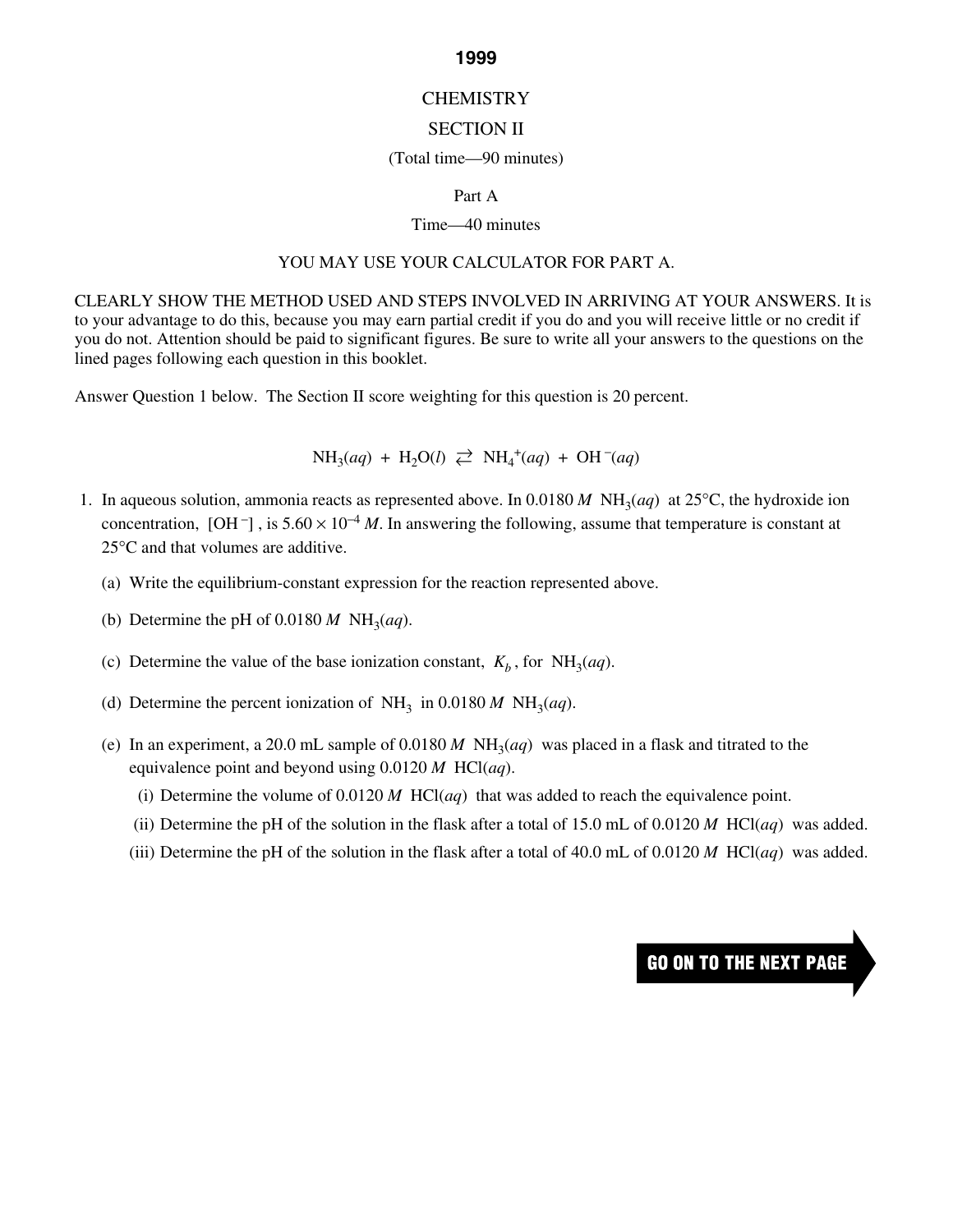Answer EITHER Question 2 below OR Question 3 printed on the next page. Only one of these two questions will be graded. If you start both questions, be sure to cross out the question you do not want graded. The Section II score weighting for the question you choose is 20 percent.

- 2. Answer the following questions regarding light and its interactions with molecules, atoms, and ions.
	- (a) The longest wavelength of light with enough energy to break the Cl–Cl bond in  $Cl<sub>2</sub>(g)$  is 495 nm.
		- (i) Calculate the frequency, in  $s^{-1}$ , of the light.
		- (ii) Calculate the energy, in J, of a photon of the light.
		- (iii) Calculate the minimum energy, in  $kJ$  mol<sup>-1</sup>, of the Cl–Cl bond.
	- (b) A certain line in the spectrum of atomic hydrogen is associated with the electronic transition in the H atom from the sixth energy level  $(n = 6)$  to the second energy level  $(n = 2)$ .
		- (i) Indicate whether the H atom emits energy or whether it absorbs energy during the transition. Justify your answer.
		- (ii) Calculate the wavelength, in nm, of the radiation associated with the spectral line.
		- (iii) Account for the observation that the amount of energy associated with the same electronic transition  $(n = 6$  to  $n = 2)$  in the He<sup>+</sup> ion is greater than that associated with the corresponding transition in the H atom.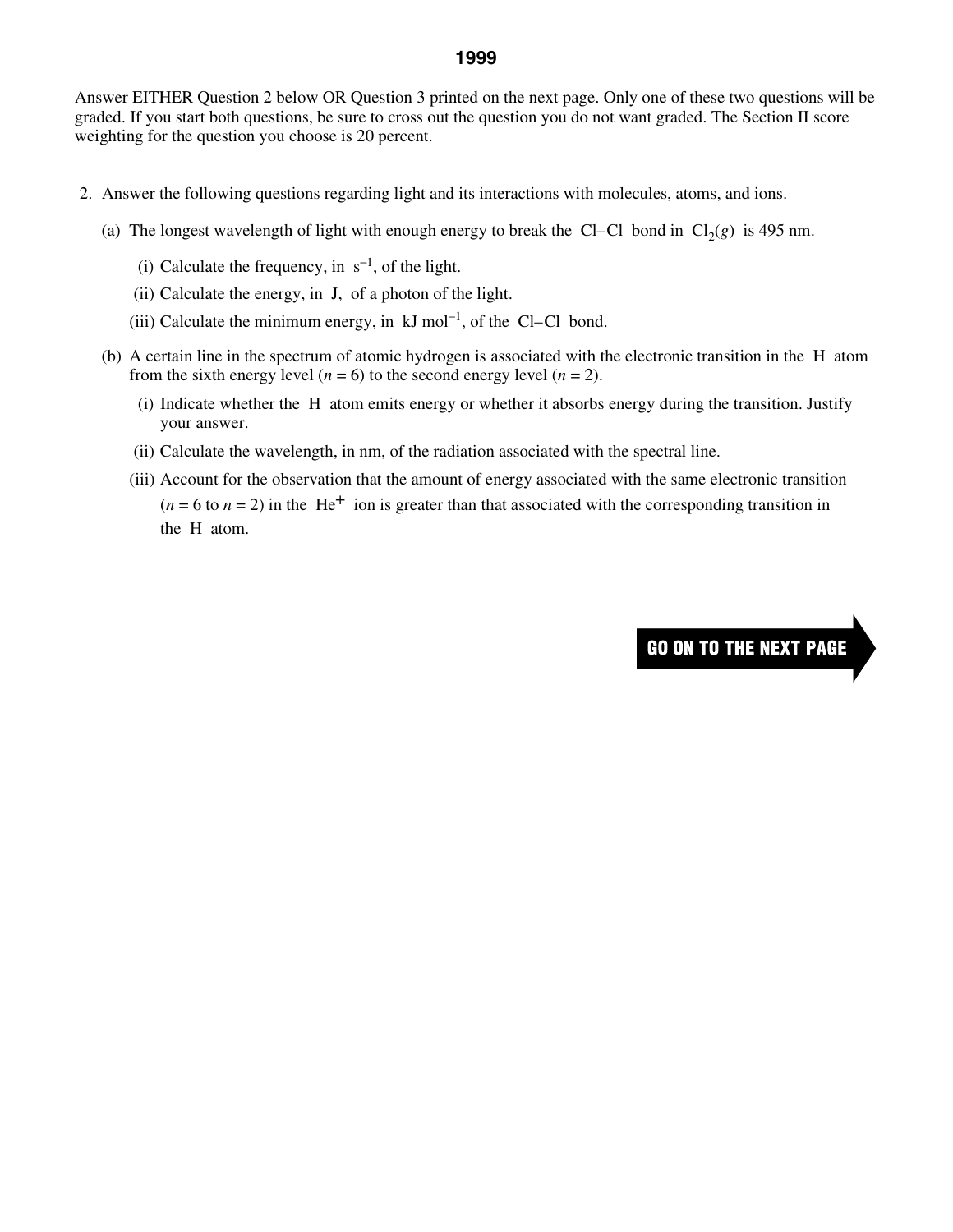## $2 \text{ NO}(g) + \text{Br}_2(g) \rightarrow 2 \text{ NOBr}(g)$

- Experiment Initial [NO]  $\text{(mol L}^{-1})$ Initial  $[Br_2]$  $\text{(mol L}^{-1})$ Initial Rate of Appearance of NOBr  $(mod L^{-1} s^{-1})$ 1 | 0.0160 | 0.0120 | 3.24  $\times$  10<sup>-4</sup> 2 0.0160 0.0240 6.38  $\times$  10<sup>-4</sup> 3 0.0320 0.0060 6.42  $\times$  10<sup>-4</sup>
- 3. A rate study of the reaction represented above was conducted at 25°C. The data that were obtained are shown in the table below.

- (a) Calculate the initial rate of disappearance of  $Br<sub>2</sub>(g)$  in experiment 1.
- (b) Determine the order of the reaction with respect to each reactant,  $Br<sub>2</sub>(g)$  and  $NO(g)$ . In each case, explain your reasoning.
- (c) For the reaction,
	- (i) write the rate law that is consistent with the data, and
	- (ii) calculate the value of the specific rate constant, *k*, and specify units.
- (d) The following mechanism was proposed for the reaction:

 $Br_2(g) + NO(g) \rightarrow NOBr_2(g)$  *slow* 

 $NOBr<sub>2</sub>(g) + NO(g) \rightarrow 2 NOBr(g)$  *fast* 

Is this mechanism consistent with the given experimental observations? Justify your answer.

# **STOP**  DO NOT GO ON TO PART B UNTIL YOU ARE TOLD TO DO SO.

#### **1999**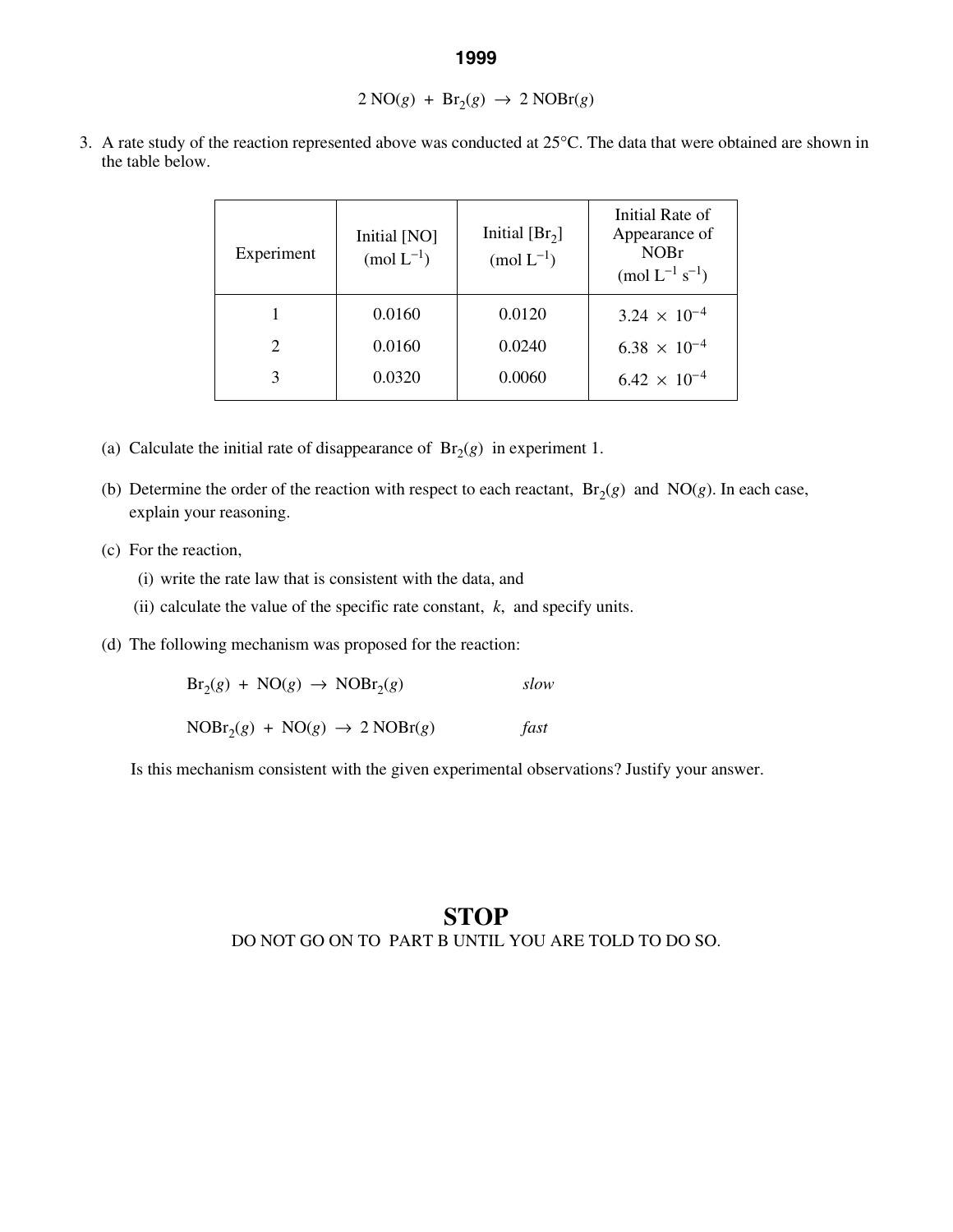#### **CHEMISTRY**

## Part B

#### Time—50 minutes

# **NO CALCULATORS MAY BE USED WITH PART B.**

Answer Question 4 below. The Section II score weighting for this question is 15 percent.

 4. Write the formulas to show the reactants and the products for any FIVE of the laboratory situations described below. Answers to more than five choices will not be graded. In all cases a reaction occurs. Assume that solutions are aqueous unless otherwise indicated. Represent substances in solution as ions if the substances are extensively ionized. Omit formulas for any ions or molecules that are unchanged by the reaction. You need not balance the equations.

Example: A strip of magnesium is added to a solution of silver nitrate.

$$
\left| \xi x \right| \qquad Mg + Ag^+ \rightarrow \qquad Mg^{2+} + Ag
$$

- (a) Calcium oxide powder is added to distilled water.
- (b) Solid ammonium nitrate is heated to temperatures above 300°C.
- (c) Liquid bromine is shaken with a 0.5 *M* sodium iodide solution.
- (d) Solid lead(II) carbonate is added to a 0.5 *M* sulfuric acid solution.
- (e) A mixture of powdered iron(III) oxide and powdered aluminum metal is heated strongly.
- (f) Methylamine gas is bubbled into distilled water.
- (g) Carbon dioxide gas is passed over hot, solid sodium oxide.
- (h) A 0.2 *M* barium nitrate solution is added to an alkaline 0.2 *M* potassium chromate solution.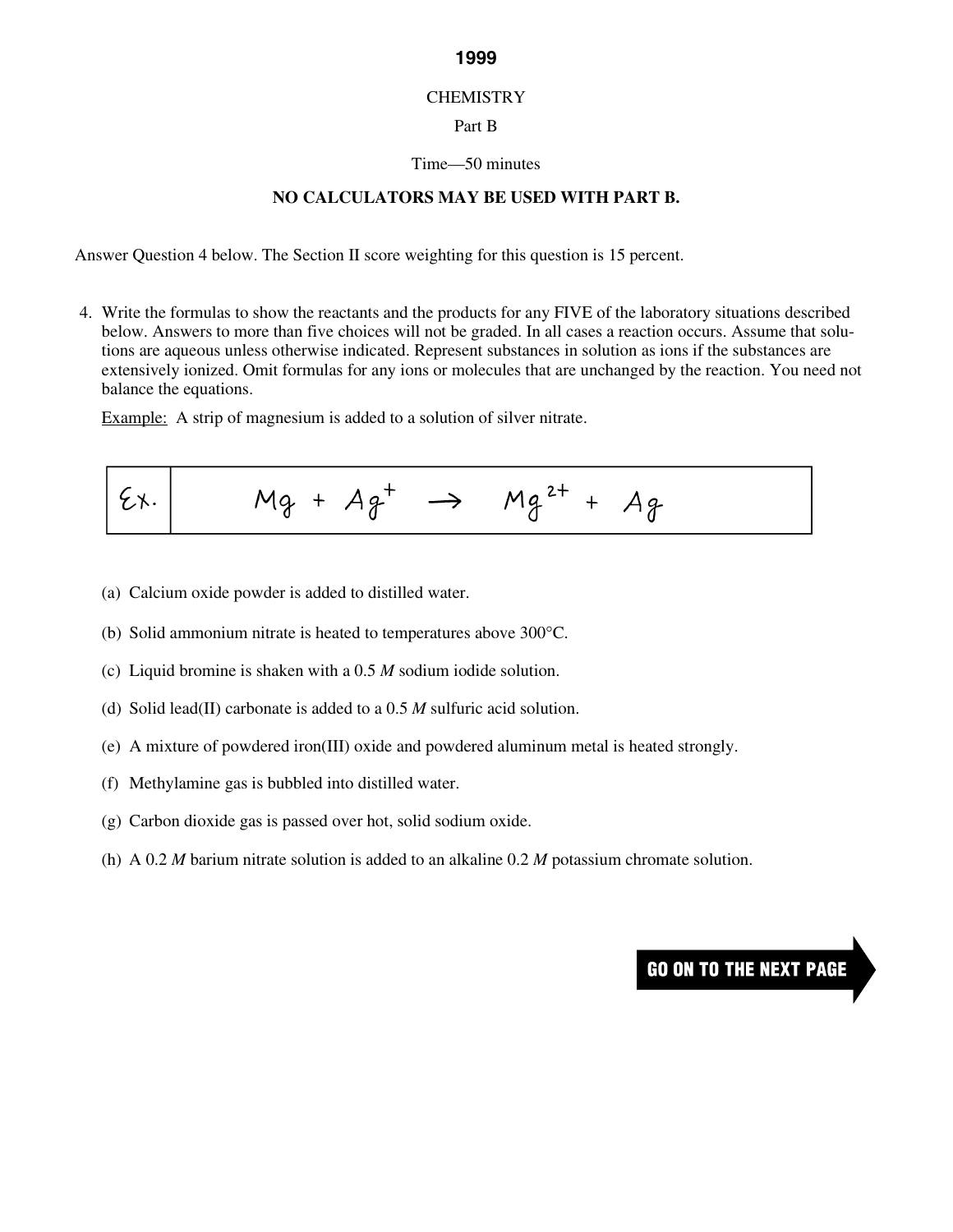Your responses to the rest of the questions in this part of the examination will be graded on the basis of the accuracy and relevance of the information cited. Explanations should be clear and well organized. Examples and equations may be included in your responses where appropriate. Specific answers are preferable to broad, diffuse responses.

Answer BOTH Question 5 below AND Question 6 printed on the next page. Both of these questions will be graded. The Section II score weighting for these questions is 30 percent (15 percent each).



- 5. A student performs an experiment to determine the molar mass of an unknown gas. A small amount of the pure gas is released from a pressurized container and collected in a graduated tube over water at room temperature, as shown in the diagram above. The collection tube containing the gas is allowed to stand for several minutes, and its depth is adjusted until the water levels inside and outside the tube are the same. Assume that:
	- the gas is not appreciably soluble in water
	- the gas collected in the graduated tube and the water are in thermal equilibrium
	- a barometer, a thermometer, an analytical balance, and a table of the equilibrium vapor pressure of water at various temperatures are also available.
	- (a) Write the equation(s) needed to calculate the molar mass of the gas.
	- (b) List the measurements that must be made in order to calculate the molar mass of the gas.
	- (c) Explain the purpose of equalizing the water levels inside and outside the gas collection tube.
	- (d) The student determines the molar mass of the gas to be 64 g mol<sup>-1</sup>. Write the expression (set-up) for calculating the percent error in the experimental value, assuming that the unknown gas is butane (molar mass  $58 \text{ g mol}^{-1}$ ). Calculations are not required.
	- (e) If the student fails to use information from the table of the equilibrium vapor pressures of water in the calculation, the calculated value for the molar mass of the unknown gas will be smaller than the actual value. Explain.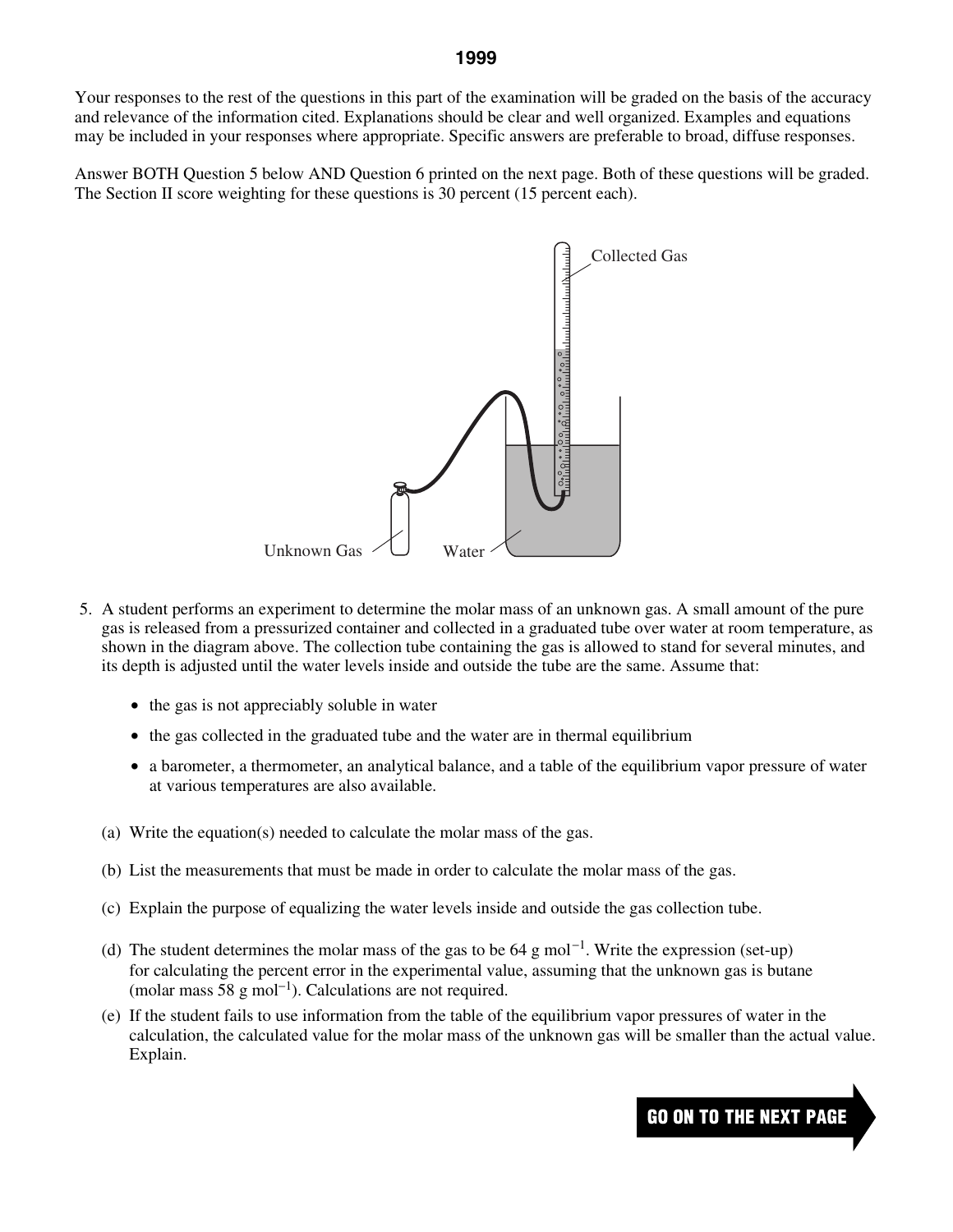- 6. Answer the following questions in terms of thermodynamic principles and concepts of kinetic molecular theory.
	- (a) Consider the reaction represented below, which is spontaneous at 298 K.

 $CO_2(g) + 2 NH_3(g) \rightarrow CO(NH_2)_2(s) + H_2O(l)$   $\Delta H_{298}^{\circ} = -134 \text{ kJ}$ 

- (i) For the reaction, indicate whether the standard entropy change,  $\Delta S_{298}^{\circ}$ , is positive, or negative, or zero. Justify your answer.
- (ii) Which factor, the change in enthalpy,  $\Delta H_{298}^{\circ}$ , or the change in entropy,  $\Delta S_{298}^{\circ}$ , provides the principal driving force for the reaction at 298 K? Explain.
- (iii) For the reaction, how is the value of the standard free energy change,  $\Delta G^{\circ}$ , affected by an increase in temperature? Explain.
- (b) Some reactions that are predicted by their sign of  $\Delta G^{\circ}$  to be spontaneous at room temperature do not proceed at a measurable rate at room temperature.
	- (i) Account for this apparent contradiction.
	- (ii) A suitable catalyst increases the rate of such a reaction. What effect does the catalyst have on  $\Delta G^{\circ}$ for the reaction? Explain.